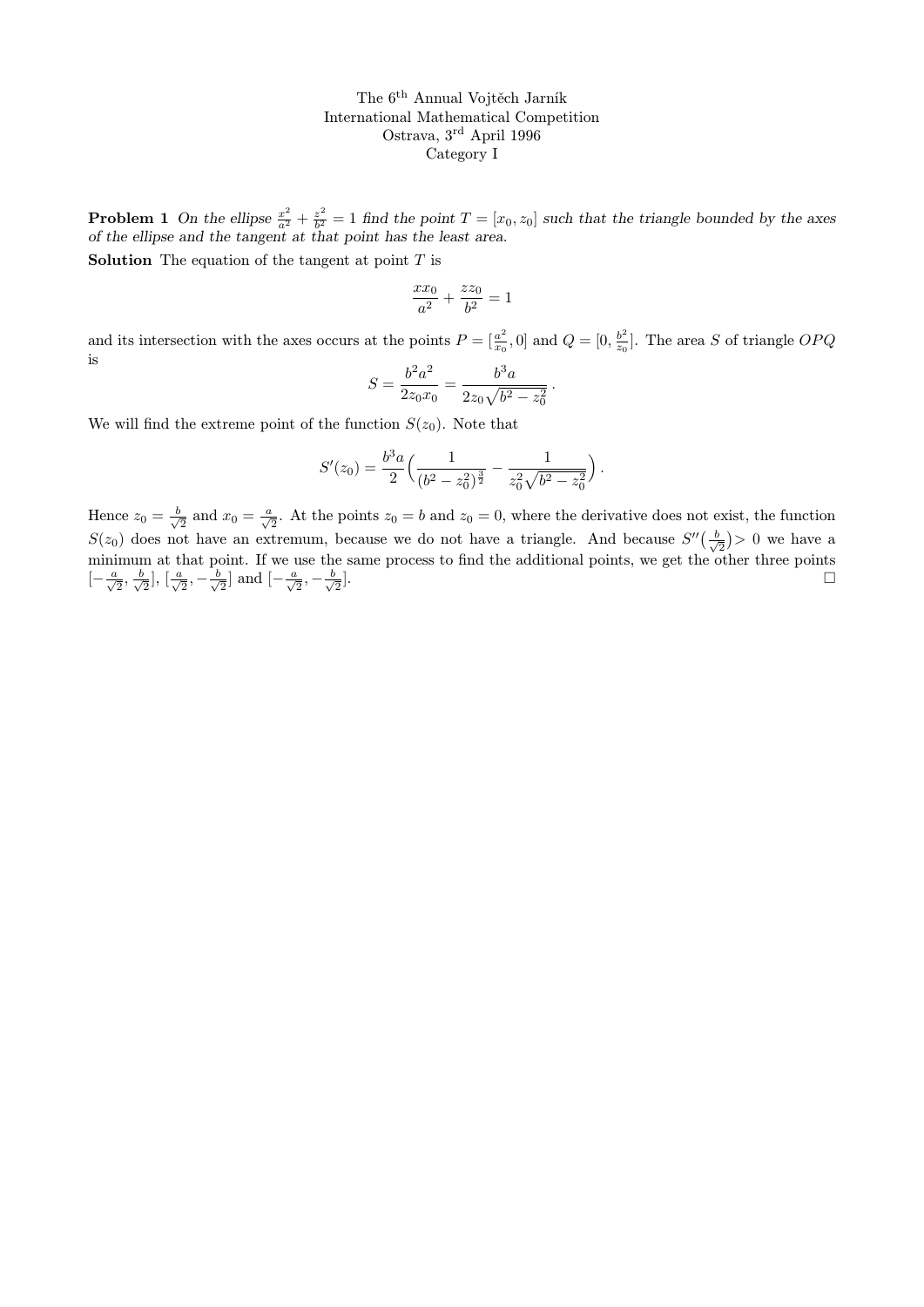The 6th Annual Vojtěch Jarník International Mathematical Competition Ostrava, 3rd April 1996 Category I

**Problem 2** Let  $\{a_n\}_{n=0}^{\infty}$  be the sequence of integers such that  $a_0 = 1, a_1 = 1, a_{n+2} = 2a_{n+1} - 2a_n$ . Decide weather

$$
a_n = \sum_{k=0}^{[n/2]} \binom{n}{2k}.
$$

Solution No. If

$$
a_n = \sum_{k=0}^{\lfloor n/2 \rfloor} \binom{n}{2k},
$$

then we get the sequence  $a_n = 2^{n-1}$  for  $n \ge 1$ . But if  $a_{n+2} = 2a_{n+1} - 2a_n$  holds, then we have the another sequence  $a_n = \frac{1}{2}(1+i)^n + \frac{1}{2}(1-i)^n$  for  $n \ge 0$ .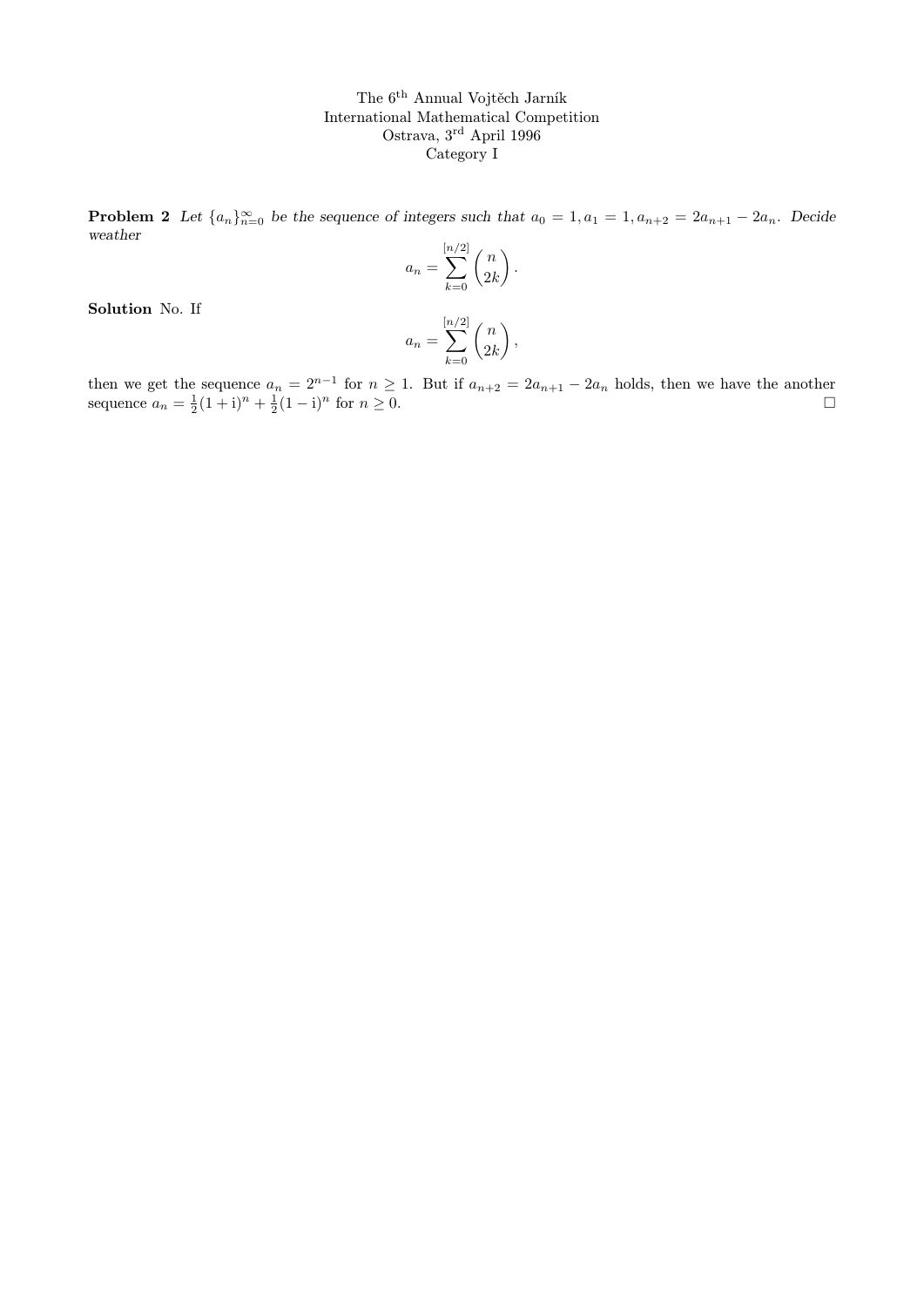The 6th Annual Vojtěch Jarník International Mathematical Competition Ostrava, 3rd April 1996 Category I

Problem 3 Prove that the equation

$$
\frac{z}{1+z^2} + \frac{y}{1+y^2} + \frac{x}{1+x^2} = \frac{1}{1996}
$$

has finitely many solutions in positive integers.

**Solution** Let  $x \leq y \leq z$ . Then

$$
\frac{z}{1+z^2} \le \frac{y}{1+y^2} \le \frac{x}{1+x^2} \,. \tag{1}
$$

Hence

$$
\frac{3x}{1+x^2} \ge \frac{1}{1996}
$$

and from this  $x^2 - 5988x + 1 \leq 0$  so we have finitely many  $x \in \mathbb{N}$ . Further we can write

$$
\frac{z}{1+z^2} + \frac{y}{1+y^2} = \frac{1}{C_x} \,,
$$

where  $C_x = \frac{1}{1996} - \frac{x}{1+x^2}$  is bounded number (for particular x). From (1) we get

$$
\frac{2y}{1+y^2} \ge \frac{1}{C_x}
$$

and from this  $y^2 - 2C_xy + 1 \le 0$  and y is also a bounded number. Then

$$
\frac{z}{1+z^2} = \frac{1}{1996} - \frac{x}{1+x^2} - \frac{y}{1+y^2} \,,
$$

where the term on the right side has finitely many values. For each particular value of  $\frac{1}{1996} - \frac{x}{1+x^2} - \frac{y}{1+y^2}$  we obtain two distinct (or the same) numbers z. So we have only finitely many numbers z.

Hence the equation

$$
\frac{z}{1+z^2} + \frac{y}{1+y^2} + \frac{x}{1+x^2} = \frac{1}{1996}
$$

has finitely many solutions.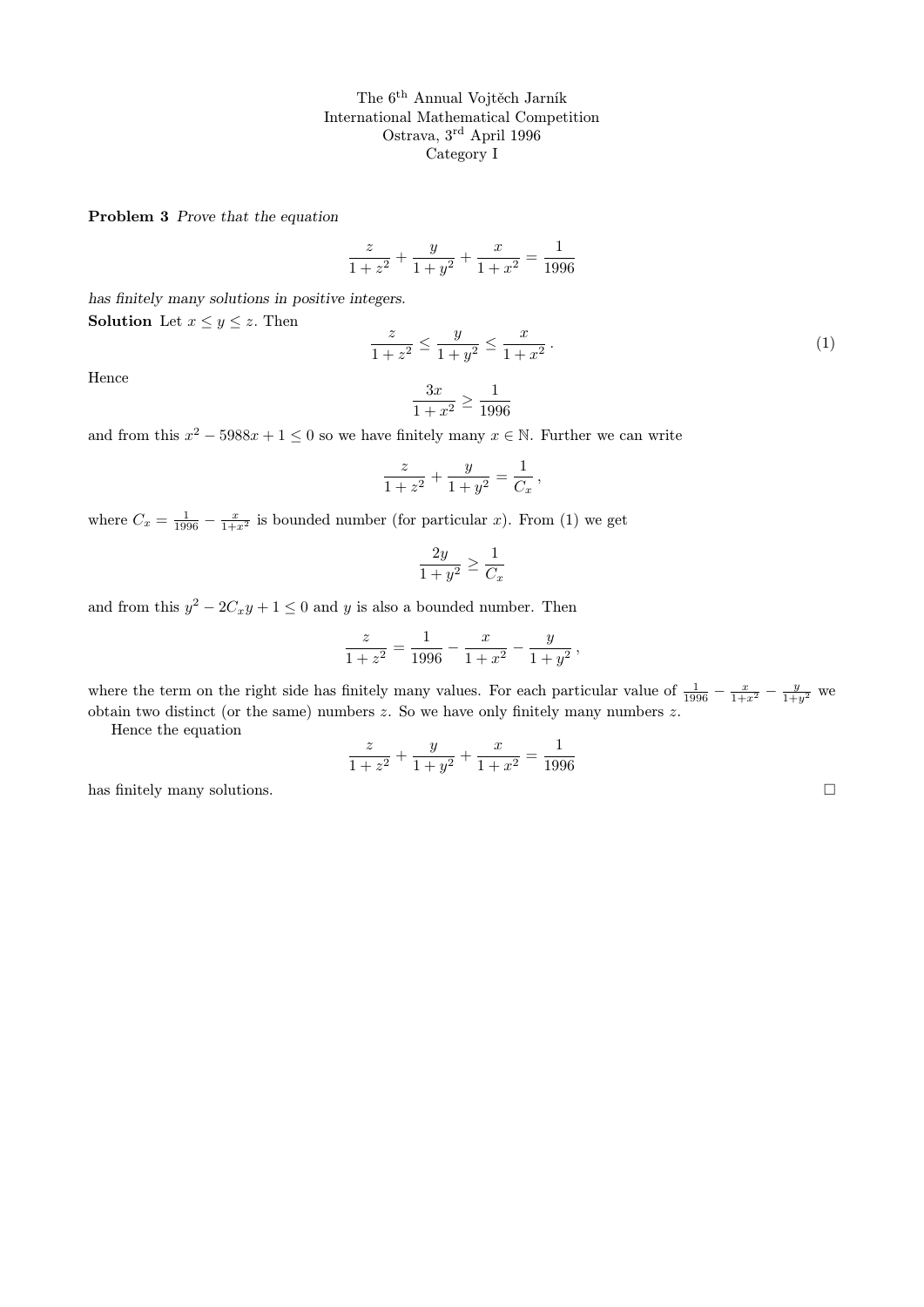The 6th Annual Vojtěch Jarník International Mathematical Competition Ostrava, 3rd April 1996 Category II

Problem 1 Is it possible to cover the plane with the interiors of a finite number of parabolas?

**Solution** Suppose that there exists a finite system  $S$  of parabolas, which cover the plane. The number of parabolas is n. Take two parabolas from  $S$  which intersect. These parabolas have at most four intersection points. We choose another parabola from  $S$  which covers at least one of the intersection points. Hence we have either a new intersection point or part of a parabola which is not covered. We do this iteration process for all parabolas from S. At the end of this iteration process we get one intersection point or part of a parabola which is not covered. So we have a contradiction.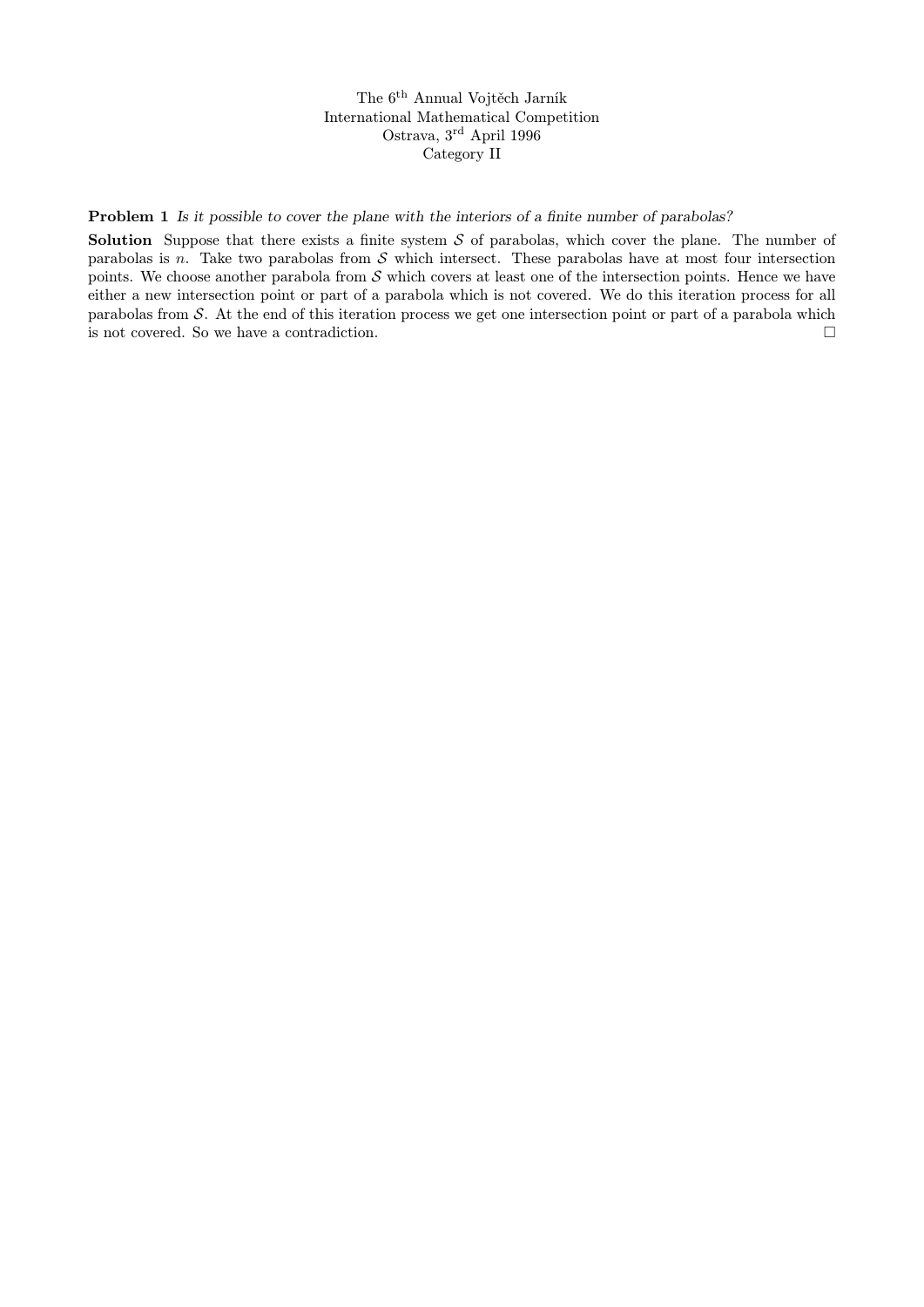The  $6^{\rm th}$ Annual Vojtěch Jarník International Mathematical Competition Ostrava, 3rd April 1996 Category II

**Problem 2** Let  $\{x_n\}_{n=0}^{\infty}$  be the sequence such that  $x_0 = 2, x_1 = 1$  and  $x_{n+2}$  is the remainder of the number  $x_{n+1} + x_n$  divided by 7. Prove that  $x_n$  is the remainder of the number

$$
4^n \sum_{k=0}^{[n/2]} 2\binom{n}{2k} 5^k
$$

divided by 7. Solution

 $\Box$